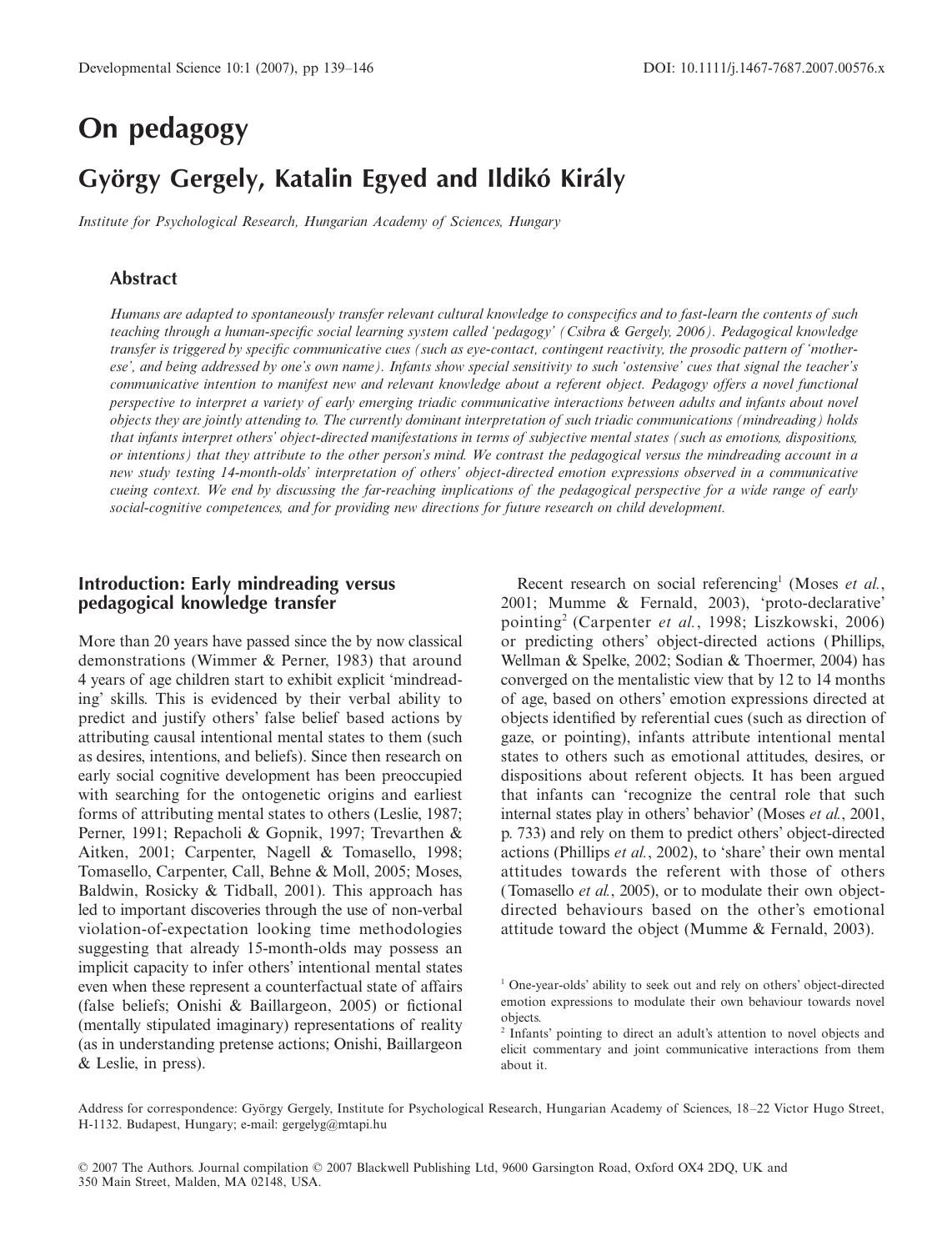Arguably, however, the enthusiastic search for early forms of intersubjective understanding of minds had an additional undesirable effect of sometimes too hastily embracing mentalistic interpretations for early social cognitive phenomena (including social referencing, imitative learning, facial and vocal interactions that have a turn-taking 'proto-conversational' structural organization, proto-declarative pointing, or predicting others' objectdirected actions) at the expense of exploring alternative functional explanations that do not necessarily involve or rely on infants' capacity to attribute mental states (Gergely, 2002; Csibra & Gergely, 2006). Elsewhere we have proposed such alternatives – namely, the infant's 'teleological stance'3 (Gergely & Csibra, 2003) or the system of human 'pedagogy' (Csibra & Gergely, 2006) – that, in our view, represent a novel perspective on the functional nature and underlying mechanisms of several early social cognitive capacities that are currently standardly considered as involving early forms of mindreading.

In particular, the theory of *human pedagogy* (Csibra & Gergely, 2006; Gergely & Csibra, 2005, 2006) proposes that many types of early emerging triadic communications about referent objects are best conceived as serving the primarily *epistemic* function of actively seeking out and cooperatively providing reliable, new and relevant information by knowledgeable adults to ignorant infants about the generalizable properties of referent objects and their kinds that constitute universally shared cultural knowledge to be fast-learned by infants (such as the object's name, proper function, manner of use, or valence qualities). There is evidence (see Csibra & Gergely, 2006, for a review) that human infants actively seek out and show early sensitivity, orientation, and preference for specific types of communicative cues (such as eye-contact, eyebrow raising, turn-taking contingent reactivity, motherese, or being addressed by their name) that typically accompany triadic interactions about referents. According to pedagogy theory, infants are adapted to automatically interpret such cues as 'ostensive' signals (cf. Sperber & Wilson, 1986) indicating the other's overt communicative intention to manifest new and relevant information 'for' them to acquire about the object that is identified by non-verbal referential cues (such as gazedirection or pointing). We hypothesize that ostensive cues constrain and direct infants' interpretation of adults' object-directed behavioural manifestations (such as their object-referential emotion expressions, verbal labelling, demonstrations of the functional properties of objects, or specific manners of artifact use) as conveying to them new and relevant knowledge about the referent that they need to extract and bind to its representation as its essential property.

Furthermore, such pedagogical manifestations are interpreted to convey information that is generalizable to the object class that the referent belongs to and is assumed to be part of universally shared cultural knowledge about the object kind. Therefore, pedagogy theory predicts that when another person's object-directed behavioural manifestations are observed in an ostensive cuing context, infants will *not* interpret the content of such manifestations as expressing the specific subjective mental states that the other holds about the referent, but rather they will use such communicative displays as the basis to infer the new information about the relevant properties of the referent object that they are being taught about.

## **Learning 'about' versus learning 'from' other minds: the role of ostensive cuing in triggering pedagogical information transfer**

Below we shall directly contrast the alternative explanatory perspectives of the pedagogical versus the standard mindreading account by comparing their differential predictions about how young infants interpret others' object-directed emotion displays in *social referencing* situations, i.e. when infants seek out and use others' emotion expressions to modulate their own behaviour towards novel and ambiguous objects. The mindreading account assumes three crucial steps. First, from the other's object-directed emotion display (say, fear or interest/joy) infants infer what specific emotional or dispositional mental state the other holds towards the object (being afraid vs. liking). Second, the infant predicts from this attributed mental state the type of action the other could be expected to perform toward the referent (approaching or avoiding it). Third, infants rely on the mental attitude attributed to the other and/or the action prediction derived from it to modulate their *own* behaviour towards the object.

A potential problem for this interpretation stems from its under-determination by the observable evidence, as others' object-referential emotion expressions can be compatible with qualitatively different interpretations. One possibility is, of course, the '*person-centred' interpretation* assumed by the mindreading account, namely, that infants indeed interpret the other's emotion display

<sup>&</sup>lt;sup>3</sup> Young infants' capacity to represent actions as goal-directed and agents as rational who are expected to pursue their goals in the most efficient manner available under the physical constraints of the situation. The existence of this teleological system specialized for action interpretation in terms of goals and efficiency is based on non-verbal violationof-expectation looking time studies (e.g. Csibra *et al.*, 2003; Gergely *et al.*, 1995) showing that 1-year-olds can productively infer and attribute goals to agents and interpret their behaviour as goal-directed actions on condition that their goal approach satisfies the assumption of efficiency.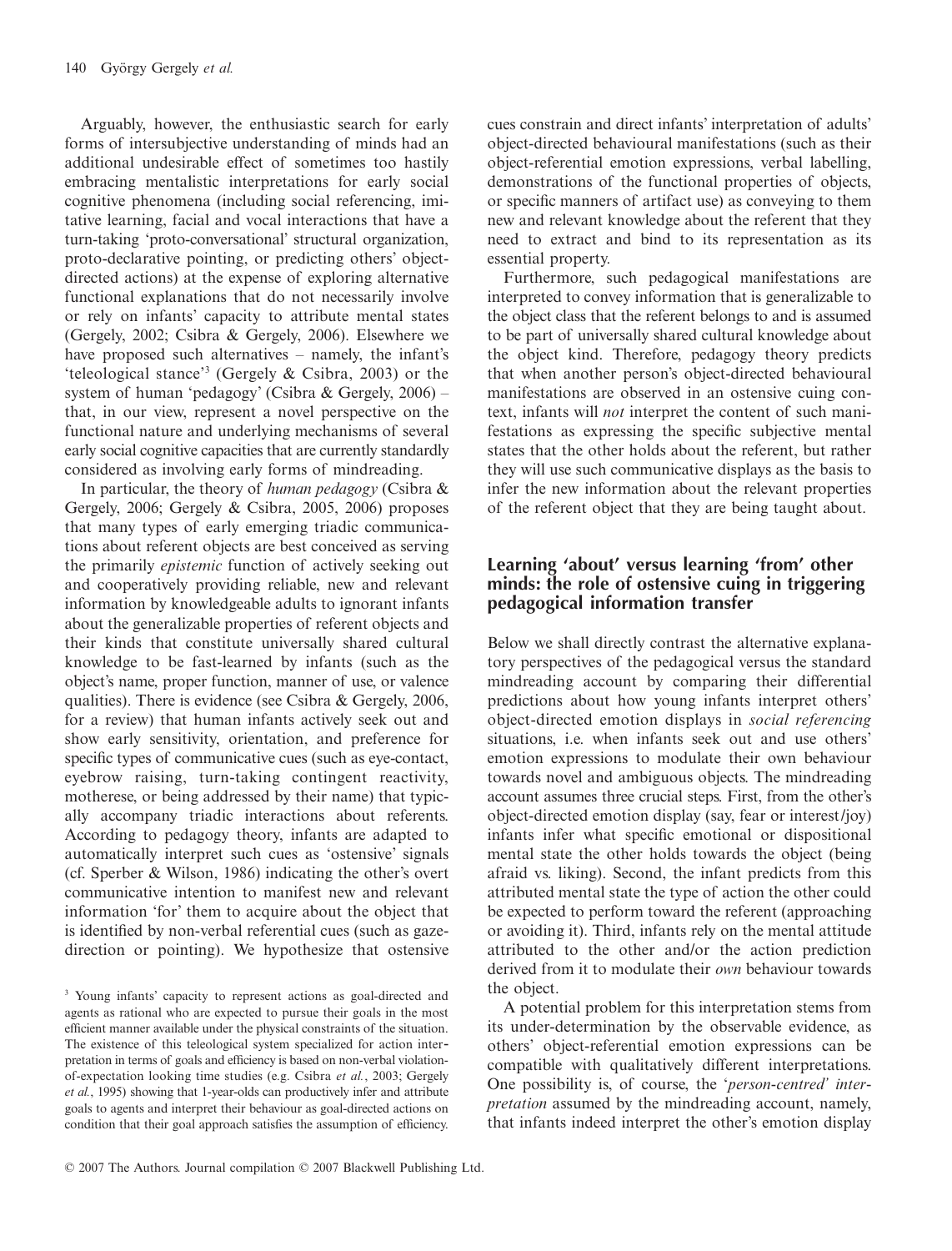as expressing the individual's person-specific subjective mental attitude toward the referent (e.g. that 'Alison *likes* broccoli'). Note, however, that the same emotion expression could be equally compatible with an *'objectcentred' interpretation* as it could convey new information about some relevant property of the referenced object (e.g. that 'broccoli is *good*'). If infants adopted such an object-centred interpretation by construing the other's emotion manifestation as communicating relevant information about the valence qualities of the object, they could directly encode this new information by binding it to their representation of the referent. They could then access the relevant contents of their newly formed representation (that would now include information about the object's positive valence) to modulate their behaviour towards it (e.g. to approach rather than avoid it). Clearly, this way infants could succeed in social referencing without necessarily attributing or relying on the other's subjective mental attitude towards the referent.

This raises two questions: 1. Do infants interpret others' object-directed emotion displays by setting up 'person-centred' or 'object-centred' representations? 2. Do infants predict others' object-directed behaviours from their representation of the individual's personspecific subjective mental attitude towards the referent, or do they base their action predictions on the objective valence qualities of the referent that they have come to represent through their 'object-centred' interpretation of others' referential emotion displays?

The pedagogical approach proposes that during social referencing infants set up and rely on 'object-centred' interpretations of others' referential emotion expressions. This should be so because social referencing interactions involve salient ostensive and referential cues of triadic communication (such as eye-contact, turn-taking looking back and forth between the object and the infant, using motherese to address the infant and while commenting about the object, etc.). As hypothesized above (Csibra & Gergely, 2006), such ostensive cues identify the situation as a case of pedagogical knowledge transfer for the infants, triggering the interpretation that the other exhibits a communicative intention addressed to them to manifest new and relevant information for them to fast-learn about the referent.

Pedagogy theory also assumes (Csibra & Gergely, 2006; Gergely & Csibra, 2006) that ostensive cues trigger in-built assumptions in infants about the *generalizability* and *universality* of the epistemic information that the other's communicative manifestations convey about the referent. For social referencing this predicts that infants assume that the other's object-directed emotion manifestations convey universally shared information about the referent that is available to *all* individuals. We hypothesize, therefore, that infants rely on their 'object-centred' interpretations to form generalized expectations that all others (and not only the specific person manifesting the emotion to them) will perform the same kind of objectdirected actions that are appropriate and rational given the objective valence quality of the referent that the infant's newly formed object representation contains.

Below we report a study with 14-month-olds designed to test the contrastive predictions of the pedagogical vs. mindreading account using a violation-of-expectation looking time procedure. Two subject groups watched different series of familiarization events in which two demonstrators repeatedly presented ostensively cued objectdirected emotion manifestations of different valence towards two novel objects. Both demonstrators were *consistent* in manifesting over trials the same (positive vs. negative) emotions towards the referents, but they always expressed the *opposite* emotion towards the same target than the other demonstrator.

The familiarization series presented to the two subject groups differed in the relative frequency with which the demonstrators appeared across trials, and in the overall number of events. In the *'Symmetric' condition* both demonstrators appeared with equal frequency. In the *'Asymmetric' condition* the 'frequent' demonstrator appeared three times more often than the 'infrequent' demonstrator.

These familiarization series were followed by four 'object-directed action' test trials in which each demonstrator appeared twice, choosing alternately one or the other target to act on. Thus, both demonstrators performed one *'attitude-consistent' object-choice* (acting on the object towards which they consistently expressed positive emotion during familiarization), and one *'attitudeinconsistent' object-choice* (choosing the object towards which they had expressed a negative emotion).

We can derive differential predictions for the two conditions from the mindreading vs. pedagogical account. According to the mindreading account, during familiarization infants attribute to each demonstrator different (in fact, opposite) person-specific mental attitudes of 'liking' vs. 'disliking' the two targets. From these, infants are assumed to generate opposite expectations as to which referent the demonstrators will choose during test trials: expecting both to make person-specific 'attitudeconsistent' object-choices. Thus, longer looking times are predicted for the (unexpected) 'attitude-*in*consistent' object-choices for *both* conditions.

In contrast, the pedagogical account generates different predictions for the two conditions. In the Symmetric condition both targets are manifested to have positive vs. negative valence equally often by the two demonstrators. Therefore, binding the valence value of each emotion manifestation to the 'object-centred' representation of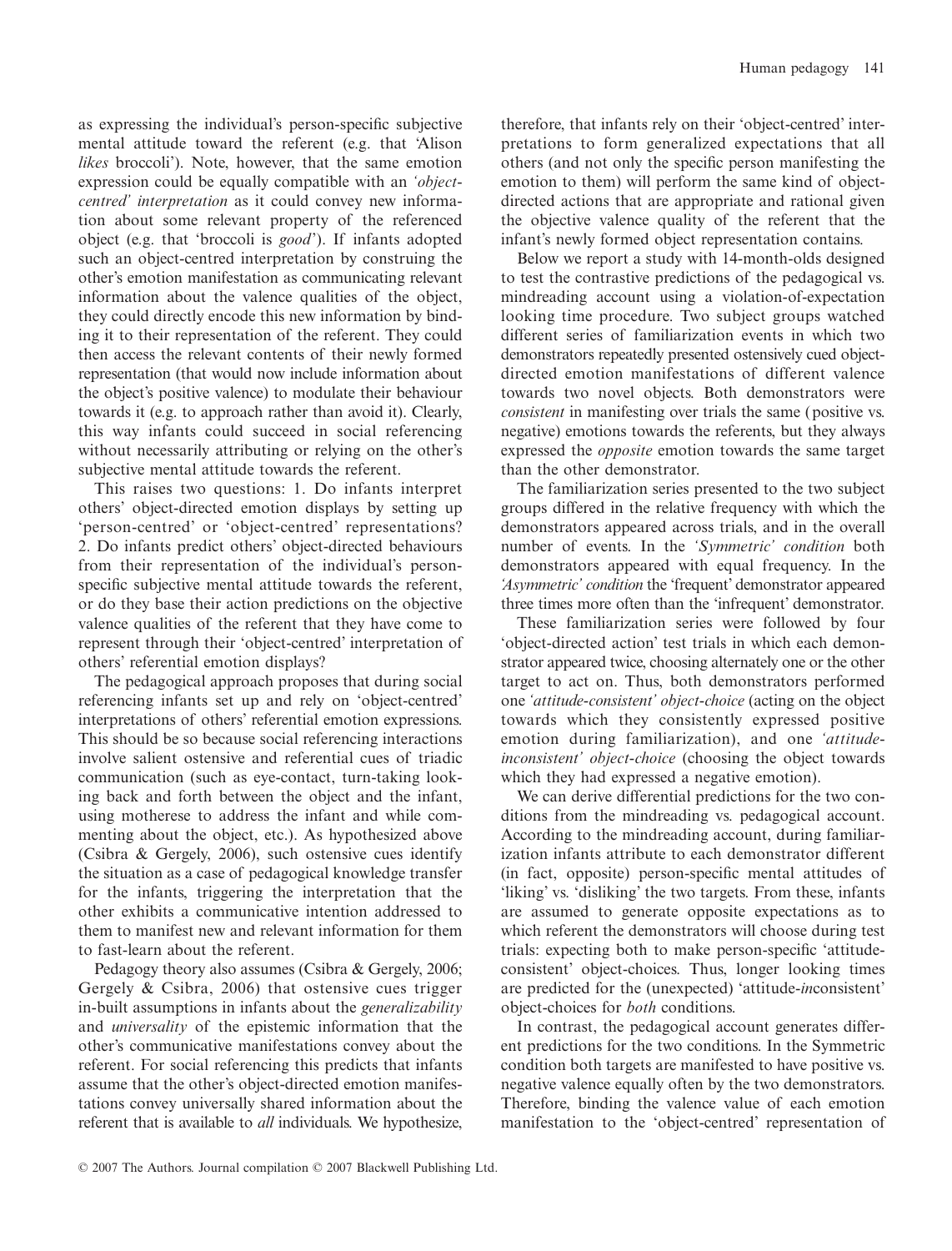its referent should not change the perceived valence of the two objects (that were initially novel and equally neutral for the infants). Since according to the universality assumption, infants assume *all* individuals (including both demonstrators) to have access to the objective valence information manifested for them about the referents, they will expect all others' object-directed choices and actions to be similarly determined by the objects' valence qualities. Therefore, no differential looking times are predicted for alternative object-choices in this condition (irrespective of whether the object-choices are 'attitude-consistent' or 'attitude-inconsistent').

In the 'Asymmetric' condition, however, infants' valence representations of the referents should be differentially modified during familiarization trials due to the unequal frequency of the two demonstrators' opposite-valued valence manifestations. The referent manifested to have positive valence more frequently across trials will become represented as 'good or better' than the other object that was manifested more frequently to have negative valence. Therefore, the pedagogical account predicts a valencebased object-choice (of the 'better' object) for *both* demonstrators (irrespective of whether their object-choice is 'attitude-consistent' or 'attitude-inconsistent').

## **Method**

#### *Participants*

Sixty-four 14-month-olds participated in the experiment. Thirty-two were assigned to the Symmetric (21 male, 11 female, mean age: 422 days, range: 406–440 days) and 32 to the Asymmetric condition (17 male, 15 female, mean age: 423 days, range: 409–437 days). An additional 41 infants were excluded due to technical problems (2), fussiness (26), or maternal interference (12).

#### *Stimuli*

All familiarization and test events were videotaped. In each event one (of two) female demonstrators appeared in the middle of the screen facing the infant. The demonstrator sat behind a table with two different objects placed in front of her on the left vs. right sides of the table. Demonstrator 1 was a long-haired brunette, Demonstrator 2 was short-haired and blond. The targets were two wooden objects of equal size (about 5 cm high) but they differed in shape and colour (Object A: red ball; Object B: yellow cube). Both objects were unfamiliar to the infants who showed no differential preference for either. In all events Object A was on the left, while object B was on the right side of the table.

Each event contained the same action sequence: First, the demonstrator 'greeted' the infant manifesting ostensive-communicative cues (slightly tilting her head forward, looking and smiling at the baby while 'knowingly' raising her eyebrows). Then she turned to the left to gaze at Object A, displaying always the same (either positive: 'interest/joy' or negative: 'disgust') emotion towards it. She then turned back to the middle and looked at the infant again. Then she turned to the right to look at Object B, displaying always the other emotion of opposite valence than what she expressed towards Object A. Finally, she turned back to the middle looking at the infant again.

Across all familiarization trials Demonstrator 1 (the long-haired brunette) always displayed 'interest/joy' towards Object A and 'disgust' towards Object B, while Demonstrator 2 (the short-haired blond) always expressed 'disgust' towards Object A and 'interest/joy' towards Object B.

The familiarization series presented in the Symmetric vs. Asymmetric conditions differed in three respects: in the relative frequency and relative order of the two demonstrators' appearances across trials, and in the overall number of events. The 'Symmetric' condition consisted of six events in which the demonstrators appeared with equal frequency (three times each) across trials. These were presented in an ABABAB order for half of the subjects, while the other half saw the opposite BABABA sequence. The 'Asymmetric' condition consisted of 12 events across which Demonstrator 1 ('frequent person': FP) appeared nine times, while Demonstrator 2 ('infrequent person': IP) appeared only three times. Each of the 32 series started with FP. In half of them IP appeared in the 2nd, 7th, and 11th position. In the other 16 series IP appeared in the 2nd, 7th, and the final 12th position. Thus, across subjects FP and IP appeared equally often in the last position to control for possible recency effects.

#### *Test phase*

For both groups the familiarization phase was followed by four 'object-choice and object-directed action' test trials. Each demonstrator appeared twice across these events, always presenting first the same ostensive cues of 'greeting' as during familiarization. Then she turned to and chose either Object A or B to 'play with' fixating it with a neutral facial expression throughout. She grasped the chosen object, moved it to a new position (10 cm away), and then moved it back. This 'playing' action was repeated as long as the subject watched it. Across trials both demonstrators performed one *'attitude-consistent'*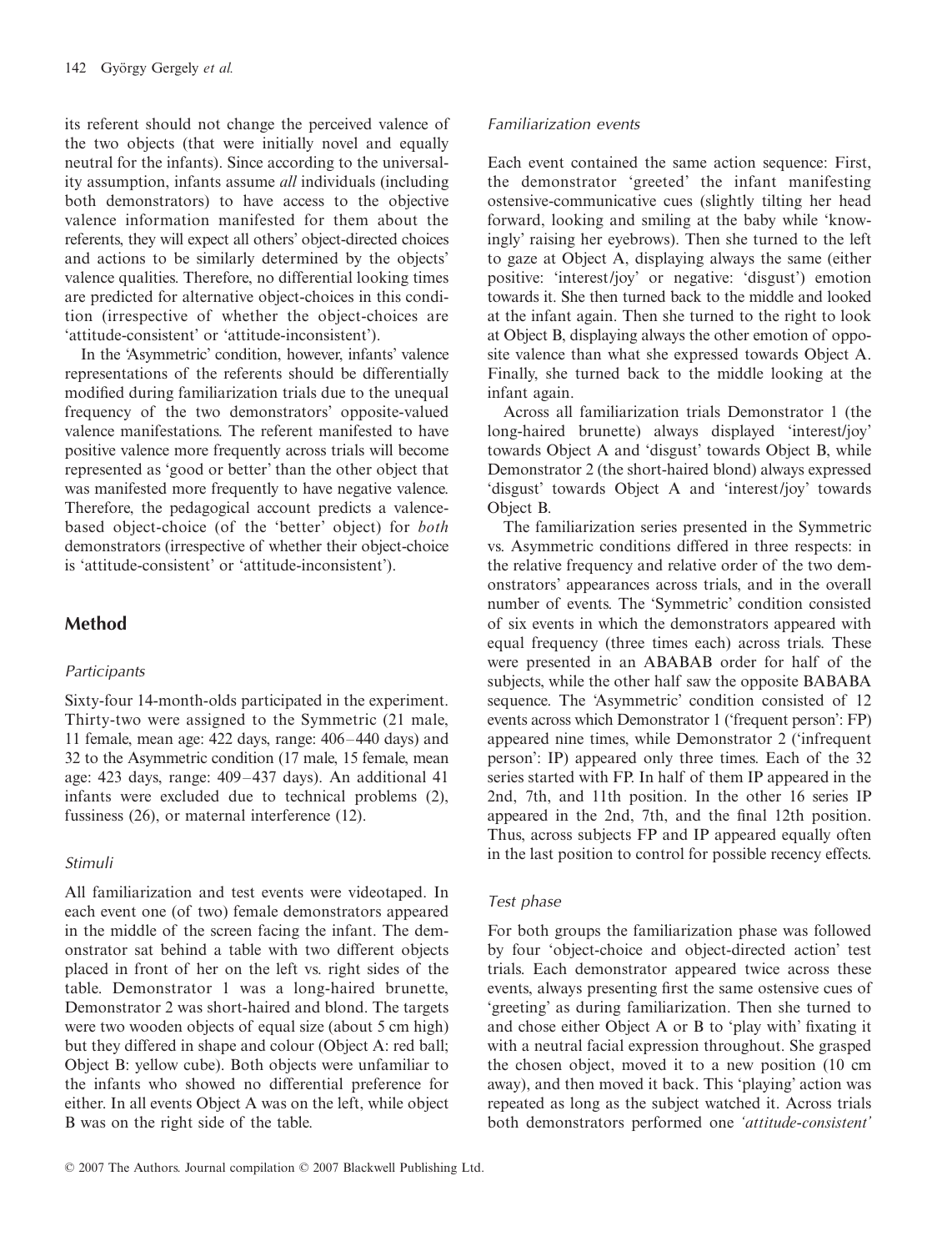and one *'attitude-inconsistent' object-choice* (relative to their object-specific emotional attitude manifested during familiarization). The order of test events was counterbalanced across subjects.

#### *Procedure*

Infants sat on their parent's lap, 80 cm from a 21″ monitor. They were presented with the familiarization events in one block followed by the four test events. Their visual behaviour was recorded by a video-camera hidden above the monitor. An experimenter watched their looking behaviour on a monitor in an adjacent room and registered through a computer program the length of their visual fixations to each test event by pressing a key on a keyboard. Each test event lasted until the infant looked away for more than 2 seconds. A sound cue oriented the infant's attention back to the display before the next event started.

## **Results**

We used the looking times during test trials as the sole dependent measure. A second experimenter re-coded off-line 25% of the video-records measuring subjects' looking times for the test events. The two coders' measurements showed significantly high correlation (Pearson:  $r = .99$ ), indicating the reliability of the looking time data.

Figure 1 depicts the mean looking times to the different types of object-choices during test events for the



**Figure 1** *Mean looking times to 'attitude-consistent' vs. 'attitudeinconsistent' object-choices and to choosing Object A vs. B in the Symmetric and Asymmetric familiarization conditions.*

Symmetric vs. Asymmetric conditions. To analyze the looking times, first we performed a repeated measures mixed ANOVA with Object (A vs. B) and Attitude-Consistency (Consistent vs. Inconsistent object-choice) as within-subject factors, and Condition (Symmetric vs. Asymmetric) as the between-subjects factor. This analysis yielded a significant main effect of Condition  $(F(1, 62) =$ 7.243,  $p < .01$ ), which reflects the longer overall looking times for the test trials in the Asymmetric condition (Figure 1). We found a tendential main effect of Object  $(F(1, 62) = 3.514, p < .07)$  and a nearly significant Object  $\times$  Condition interaction ( $F(1, 62) = 3.685$ ,  $p = .06$ ). The analysis also yielded a significant Attitude-Consistency  $\times$  Condition interaction ( $F(1, 62) = 4.30, p < .05$ ). Note that no main effect of Attitude-Consistency ( $p = .555$ ) was present.

To resolve the interactions, we ran separate repeated measures ANOVAs for the two conditions. In the Symmetric condition neither the effect of Object ( $p = .971$ ) nor that of Attitude-Consistency ( $p = .315$ ) approached significance and there was no Object × Attitude-Consistency interaction ( $p = .935$ ) either. In contrast, a similar ANOVA for the Asymmetric condition yielded a significant main effect of Object  $(F(1, 31) = 5.903, p = .021)$ . The main effect of Consistency did not reach significance (*F*(1, 31)  $= 3.751, p \leq .07$ , and the direction of difference was actually opposite (longer looking at the consistent events, Figure 1) to what the mindreading account would have predicted. We found no interaction between Object and Attitude-Consistency ( $p = .521$ ). A non-parametric Sign test also confirmed the Object valence effect for the Asymmetric condition yielding a close to significant result  $(z = -1.945, p = .052)$ .

Finally, we checked for any effect of (a) Person (Demonstrator 1 vs. 2) or (b) Order of test trials separately for the two conditions. While there was no Person effect in either the Symmetric ( $p = .935$ ) or Asymmetric  $(p = .521)$  condition, the Symmetric condition yielded a significant Order effect  $(F(3, 93) = 10.432, p < .001)$ , showing a continuous decrease in looking times from the first to the last test event (1st: 17.89 sec; 2nd: 12.14 sec; 3rd: 11.80 sec; 4th: 10.33 sec). No Order effect was present in the Asymmetric condition  $(F(3, 93) = 1.978$ ,  $p = .123$ ).

## **Discussion**

First, as Figure 1 shows, the main prediction of the mindreading account that attitude-inconsistent objectchoices, which violate infants' person-specific attitudebased expectations, should result in longer looking times in both conditions is clearly not supported by the results.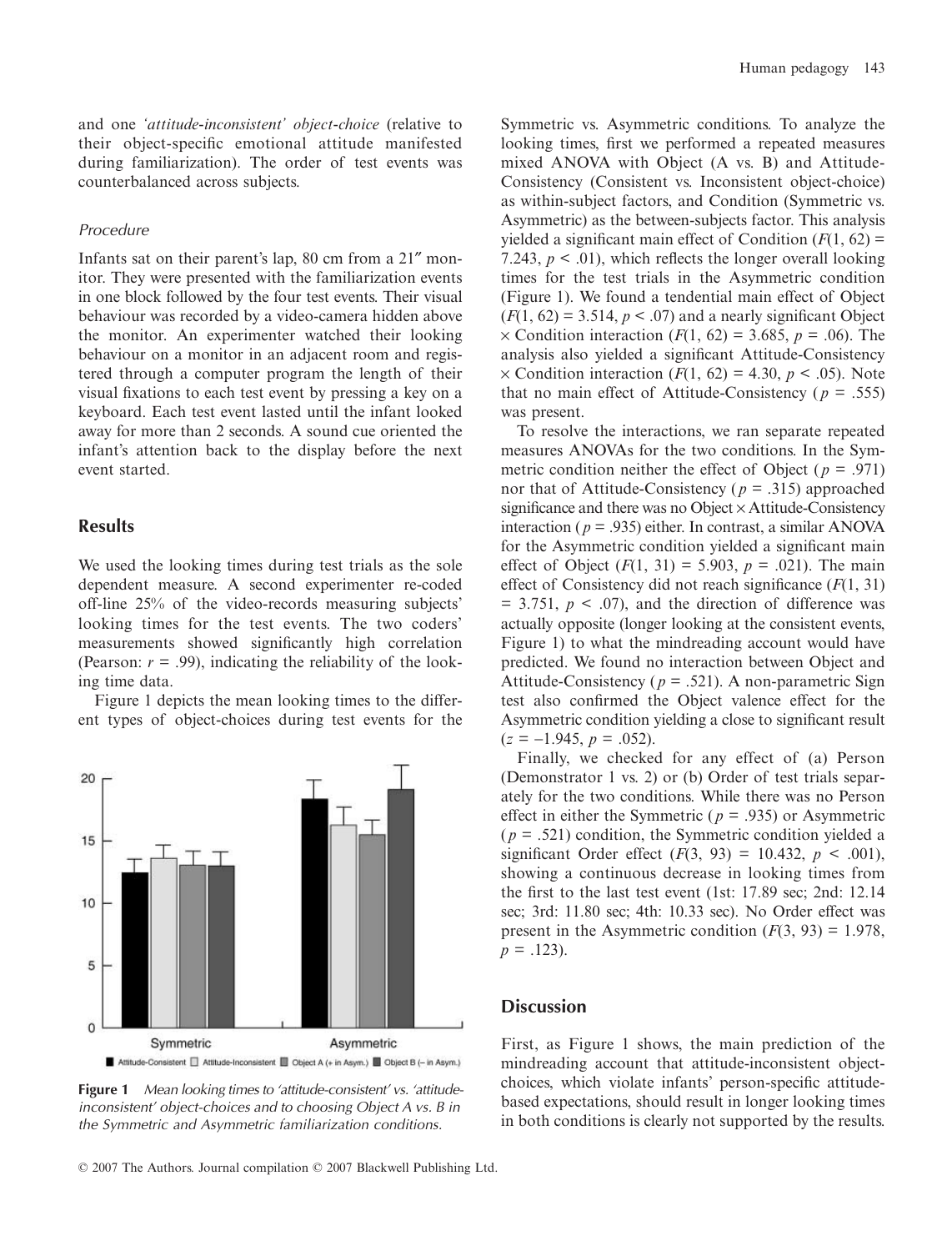In accordance with the lack of an Attitude-Consistency main effect, there was no significant difference in looking times to attitude-consistent vs. attitude-inconsistent object-choices in either condition. In fact, the significant Attitude-Consistency  $\times$  Condition interaction is, in part, dependent on a looking time difference in the Asymmetric condition that is in the opposite direction of that predicted by the mindreading perspective (Figure 1). In contrast, these findings are in line with the pedagogical account that predicted no difference for attitude-consistent vs. attitude-inconsistent object-choices for either condition.

The Object effects provide further support for the pedagogical approach. As shown in Figure 1, the tendential main effect of Object together with the nearly significant Object  $\times$  Condition interaction stems entirely from the longer looking times for choosing Object B over A in the *Asymmetric condition only*. <sup>4</sup> This is exactly what was predicted by the pedagogical approach, according to which the 'object-centred' valence representation of Object B should have become more negative (while Object A was more positive) during familiarization in the Asymmetric but not in the Symmetric condition. Based on the universality assumption, the pedagogical approach predicted that infants in the Asymmetric condition will develop a generalized expectation that all others (including both demonstrators) should choose the more positive-valenced Object A: an expectation whose violation led to longer looking times when the more negative-valenced Object B was chosen in the Asymmetric condition.

The significant Object-Valence main effect ( $p = .021$ ) in the Asymmetric condition provides further support for this interpretation showing that, as predicted, choosing the more negative-valenced Object B  $(M = 19.15 \text{ sec})$ led to significantly longer looking times than choosing the more positive-valenced Object A  $(M = 15.50 \text{ sec})$ (Figure 1). Note that this valence-based effect cannot be accounted for by the mindreading account that predicts longer looking times only for the attitude-inconsistent object-choices.

The significant Order effect present only in the Symmetric condition is also in line with the pedagogical interpretation that infants develop no specific expectations in this condition as to the type of object-choices either on the basis of object-valence (that remains equal for the two objects), or on the basis of person-specific referential attitude (which was either not attributed, or not used to predict the person's object-choice). Thus,

following their initial recovery of attention upon seeing the novel action in the first test event, lacking any specific expectations concerning the type of object-choice, infants showed a steady decrease of interest during the repeated presentations of the same action type.

Some important questions, however, remain unanswered by these results. For example, how should one interpret the apparent lack of infants' attributing person-specific mental attitudes from observing others' object-directed emotion expressions? According to the 'theory-theory' view (Perner, 1991; Gopnik & Wellman, 1994), this may indicate that 14-month-olds have not yet acquired the representational concept of 'desire' or cannot yet attribute such a mental state to others from observing their referential emotion expressions (Repacholi & Gopnik, 1997). We find this view implausible in light of recent evidence showing implicit false-belief attribution (Onishi & Baillargeon, 2005) and understanding violations of mentally stipulated fictional pretence scenarios (Onishi *et al.*, in press) already at 15 months.

In this regard, we emphasize that our theory of pedagogical knowledge transfer (Csibra & Gergely, 2006) does not propose that 14-month-olds are unable to attribute mental states to others. Rather, our proposal is that whether they do so or not may be directed by the presence of ostensive cues that trigger object-centred interpretations for communicative manifestations. We hypothesize that ostensive cues can act as an 'interpretation switch' directing infants to construe others' referential knowledge manifestations as pedagogical 'teaching' events. Accordingly, we suggest that in the present study it was the ostensive cuing context that biased infants to encode the manifested emotions as conveying information about the objective valence qualities of the referents, and not about the other's person-specific subjective attitude towards them.

Clearly, our results are compatible with but, in themselves, not sufficient to prove our 'interpretation switching' hypothesis as we did not directly manipulate the presence of ostensive cues in our familiarization conditions. We are currently running experiments with 14-montholds to see if the withdrawal of ostensive cues would result in 'switching' infants' interpretive stance to set up person-centred mentalistic representations for others' object-directed emotion expressions. We do have, however, new and promising preliminary results from a modified 'object-requesting' paradigm (cf. Repacholi & Gopnik, 1997), suggesting that the hypothesized 'interpretation switching' role of ostensive cuing is, indeed, present in 18-month-olds (Egyed, Király & Gergely, in preparation). Finally, we can refer to further evidence supporting the hypothesized interpretation-modulating role of ostensive cuing that comes from our recent studies on imitative

<sup>4</sup> The nearly identical mean looking times for Objects A vs. B in the Symmetric condition also indicate that the infants had no inherent preference for either of the novel objects on which they could have based egocentrically determined expectations about others' likely object-choices (cf. Repacholi & Gopnik, 1997).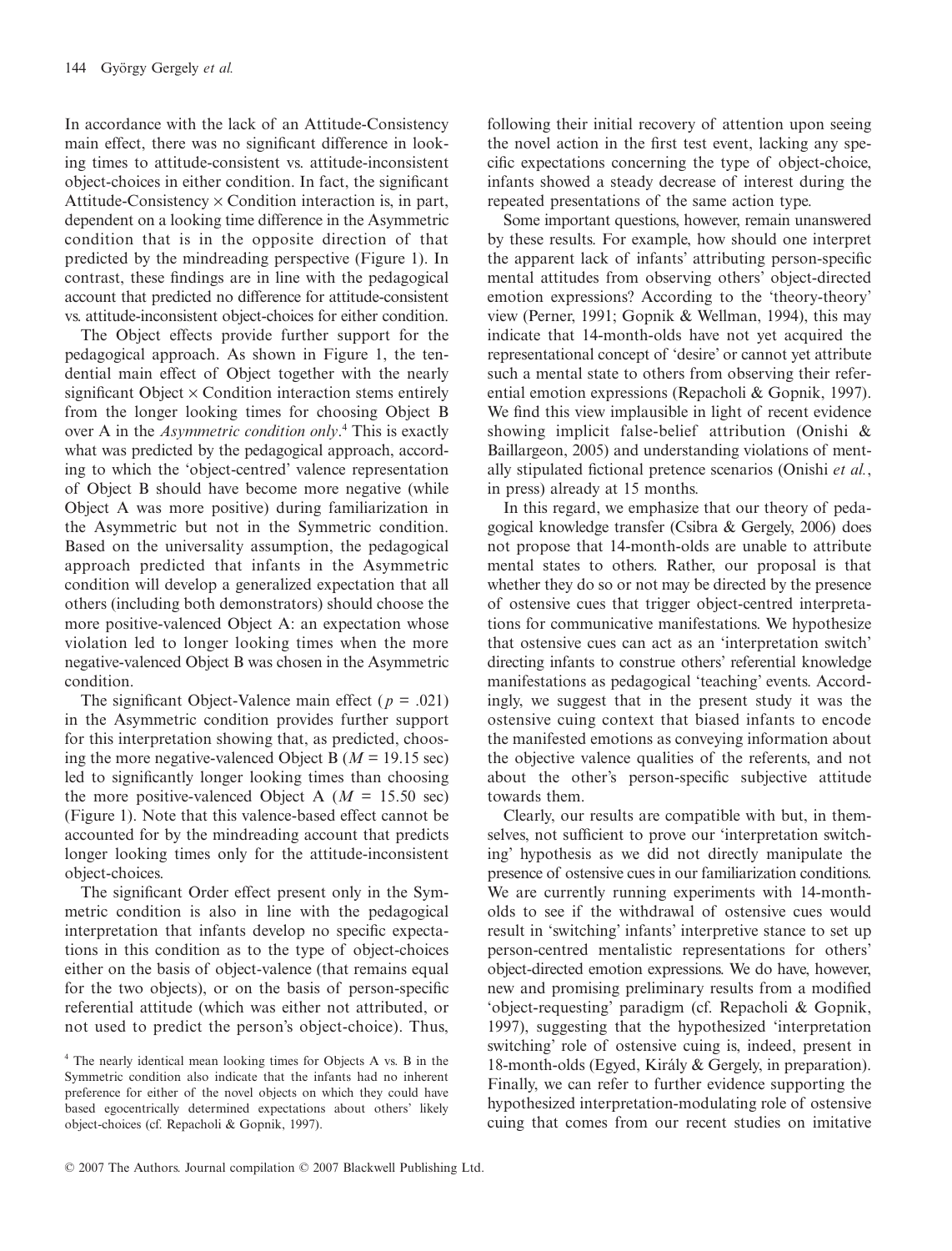learning. These show that selective relevance-guided imitation of novel means (Gergely, Bekkering & Király, 2002) is triggered in 14-month-olds *only* in the presence of an ostensive cuing context (Gergely & Csibra, 2005).

## **General implications of pedagogy theory for future directions of research on child development**

The human social and cultural environment represents two major and species-unique challenges for infants. On the one hand, young children must develop an understanding of others' minds to be able to predict and interpret their actions in terms of causal mental states attributed to them. On the other hand, infants must adapt to and acquire an immense amount of cultural knowledge that is – at least partially – cognitively 'opaque' to them as they involve arbitrary, conventional, and often apparently nonadaptive features of social belief systems and representational devices, and highly complex cultural artifacts with often hidden mechanistic and functional design properties. Recent theories of social cognitive development mainly focused on the first, challenge advancing alternative models to explain the ontogenetic development of young children's explicit representational understanding of others' minds and their mindreading skills to infer the specific intentional mental states that drive others' actions.

We believe that the theory of human pedagogy provides a new perspective for approaching both of the major challenges of social-cultural development outlined above. The primary focus of the theory is on how humans meet the second type of challenge that the need to learn cognitively opaque social and technological knowledge represents for the young learner who, arguably, could not acquire such knowledge through classical mechanisms of observational learning such as associative learning or 'blind' imitative copying (see Gergely & Csibra, 2006, for arguments). Human pedagogy is a species-specific social learning system that has evolved as a specialized adaptation to solve the learnability problem that the cognitive opacity of human cultural forms represents for the individual observational learner (Csibra & Gergely, 2006). This social learning mechanism of mutual design allows infants to seek out and rely on the communicative manifestations of relevant knowledge that knowledgeable conspecifics are spontaneously inclined to provide and tailor to meet the receptive requirements that the juvenile learner's often inadequate existing knowledge base and limited cognitive interpretive skills represent.

There are two built-in design features of pedagogy that, in our view, also shed new light on how to approach the first challenge that the development of understanding other minds presents. Fast and efficient cultural knowledge transfer is ensured by two implicit assumptions about communicating agents that human infants must possess. On the one hand, the ostensive cues of others that infants are biased to interpret as indicating their communicative intention to transfer relevant knowledge for them to fast-learn must also trigger a built-in assumption of '*basic epistemic trust*' in the other as a benevolent, cooperative, and reliable source of cultural information. This activates a 'presumption of relevance' about the contents of manifested knowledge as a result of which the young apprentice can fast-learn it without the need to test or critically scrutinize its validity or relevance any further.

The second built-in functional assumption concerns the presumption that the pedagogically manifested knowledge is generalizable (semantic) information about referent kinds that is universally shared by other (equivalently knowledgeable) members of the cultural community. This default assumption about communicative agents as sources of universally shared cultural knowledge amounts to an implicit construal of *others as equally 'omniscient' sources of shared knowledge*. This assumption of communicating others as possessing functionally equivalent omniscient minds with identical and universally shared knowledge contents may, in fact, constitute the biological basis of the epistemic illusion (sometimes referred to as 'the curse of knowledge'; Birch & Bloom, 2004) whereby young children – and to a lesser extent adults – are biased to believe that their own knowledge about the world is universally shared by all others (leading to a difficulty in conceptualizing other minds as having different knowledge contents).

In short, pedagogy theory suggests that much of early social-cognitive development establishing a realistic understanding of other minds involves learning about the specific conditions under which the built-in default assumption of universal knowledge and omniscient other minds must be suspended or inhibited. This gradual and experience-driven learning process eventually leads to the ability to draw correct inferences to attribute and represent the differential knowledge contents of separate and individual minds of others. A further developmental task is to acquire the specific conditions under which the other default assumption of pedagogy, the generalized 'epistemic trust' in communicating others, needs to be suspended or inhibited. Young children have to learn the hard way (that is, through accumulating experience) to differentiate trustworthy, benevolent, and reliable communicative sources of information from communicators who are unreliable, uninformed, or downright badintentioned providers of useless or deceiving information. At the same time, children must develop differentiated knowledge about the social division of epistemic labour